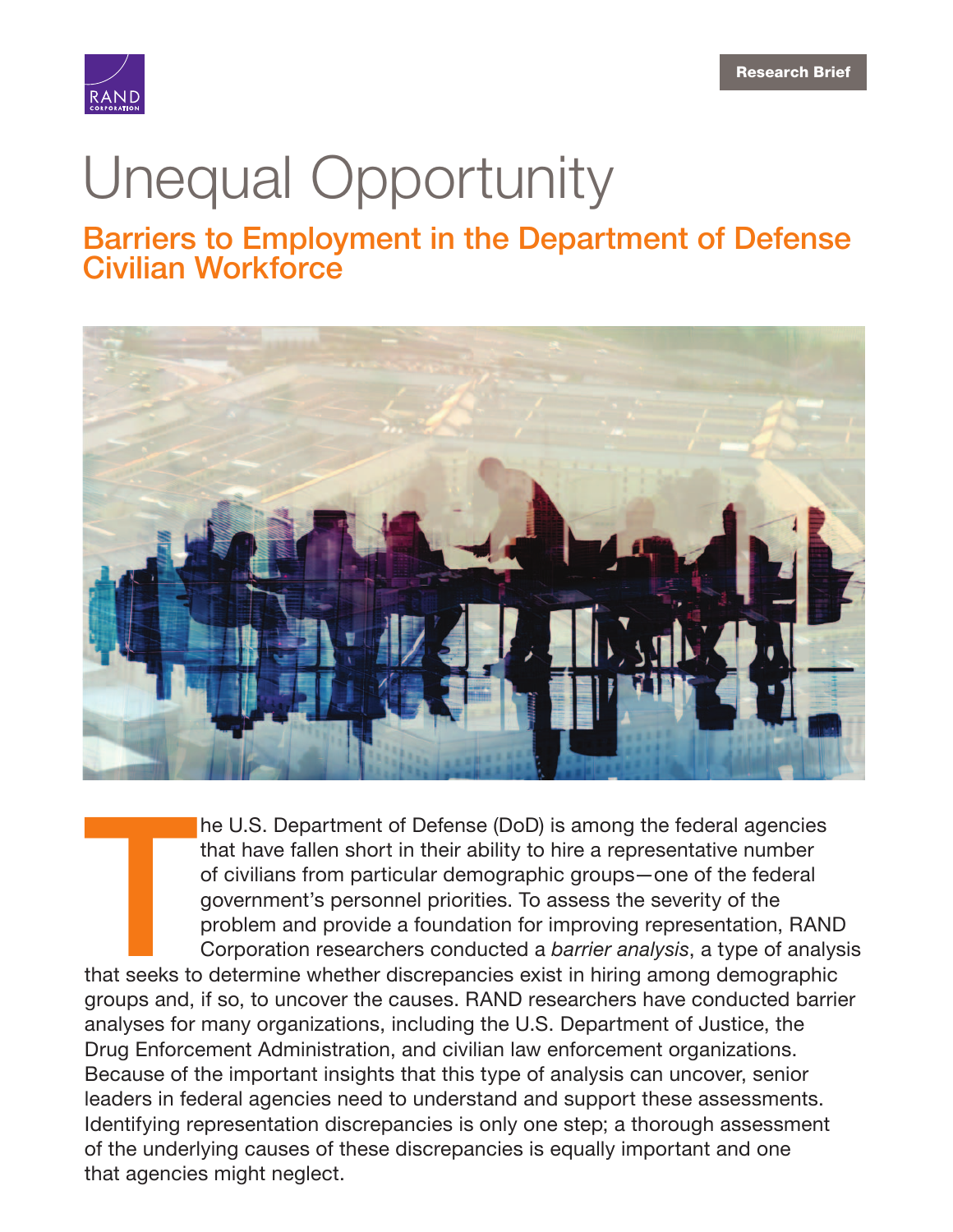To draw on RAND's expertise in conducting barrier analyses, the Office of Diversity Management and Equal Opportunity within the Office of the Secretary of Defense asked RAND to conduct a systematic assessment of two groups of interest to DoD: Hispanics and people with targeted disabilities (PWTDs).

The researchers' assessments showed underrepresentation in the civilian DoD workforce for both groups. Using analysis of relevant quantitative data, interviews with and a survey of hiring managers and supervisors, and interviews with other experts, the team identified employment barriers and actions that DoD can take to address them. This brief summarizes the results.

### Group 1: Hispanics

Recent Office of Personnel Management (OPM) reports have shown underrepresentation of Hispanics in the federal government in comparison with the U.S. labor force. These reports have also shown that, in comparison with other departments in the federal government, DoD has one of the lowest proportions of Hispanics in its workforce. These analyses, however, do not sufficiently consider what might have contributed to limited DoD employment of this group. Thus, identifying these employment barriers became the focus of the barrier analysis.

# Hispanic Representation in the Department of Defense Workforce

In 2013, 6.5 percent of DoD employees were Hispanic citizens, much less than the 9.3 percent among other federal civilian workers and 11.4 percent of the civilian labor force (if the analysis includes noncitizens as well, the latter percentage goes up to 15.6 percent). Hispanic representation in the civilian labor force and the non-DoD federal civilian workforce also increased more rapidly from 2008 to 2013 than its DoD counterpart. These discrepancies between the number of Hispanics in the DoD civilian workforce and elsewhere indicate possible employment barriers.

Different parts of DoD vary in employment of Hispanics. In 2013, the Department of the Army had the highest proportion of Hispanics among civilian workers (7.4 percent), while the non–military department DoD entities (i.e., the Fourth Estate) had the lowest: 5.2 percent.

In addition to data on overall workforce participation for Hispanics, other measures indicate possible employment barriers. Hispanics made up 5.2 percent of new hires but 6 percent of exits in the DoD workforce from 2008 to 2013. They were more concentrated in occupations with lower rates of promotion and were less likely to be promoted in occupations with higher rates of promotion. Hispanics made up 8.0 percent of the DoD civilian workforce in General Schedule lower grades, 6.0 percent in middle grades, and 4.5 percent in upper grades.

### Why Are Hispanics Underrepresented?

To begin to answer this question, the team analyzed whether any particular differences between the Hispanic workforce, the non-DoD federal workforce, and the civilian labor force might explain Hispanic underrepresentation in DoD. The results show that characteristics of the Hispanic workforce in general education, citizenship, veteran status, age, location, and occupation—explain nearly the entire gap in Hispanic presence in the civilian labor force (15.6 percent) versus the DoD civilian workforce (6.3 percent) (see Figure 1). Only a gap of 0.7 percentage points is unexplained.

Figure 1. Differences in Hispanic Representation Between the Department of Defense Workforce and the Civilian Labor Force



#### Hispanic representation

SOURCES: For data on civilians, U.S. Census Bureau, "American Community Survey (ACS): Puerto Rico Community Survey (PRCS)," Washington, D.C., retrieved January 31, 2015. As of April 20, 2018: [https://www.census.gov/](https://www.census.gov/programs-surveys/acs/library/keywords/prcs.All.html) [programs-surveys/acs/library/keywords/prcs.All.html.](https://www.census.gov/programs-surveys/acs/library/keywords/prcs.All.html) For data on DoD, OPM, Twelfth Annual Report to the President on Hispanic Employment in the Federal Government, Washington, D.C., September 2013. As of January 16, 2017: [https://www.opm.gov/policy-data-oversight/diversity-and-inclusion/reports/](https://www.opm.gov/policy-data-oversight/diversity-and-inclusion/reports/hispanic_sep2013.pdf) hispanic\_sep2013.pdf.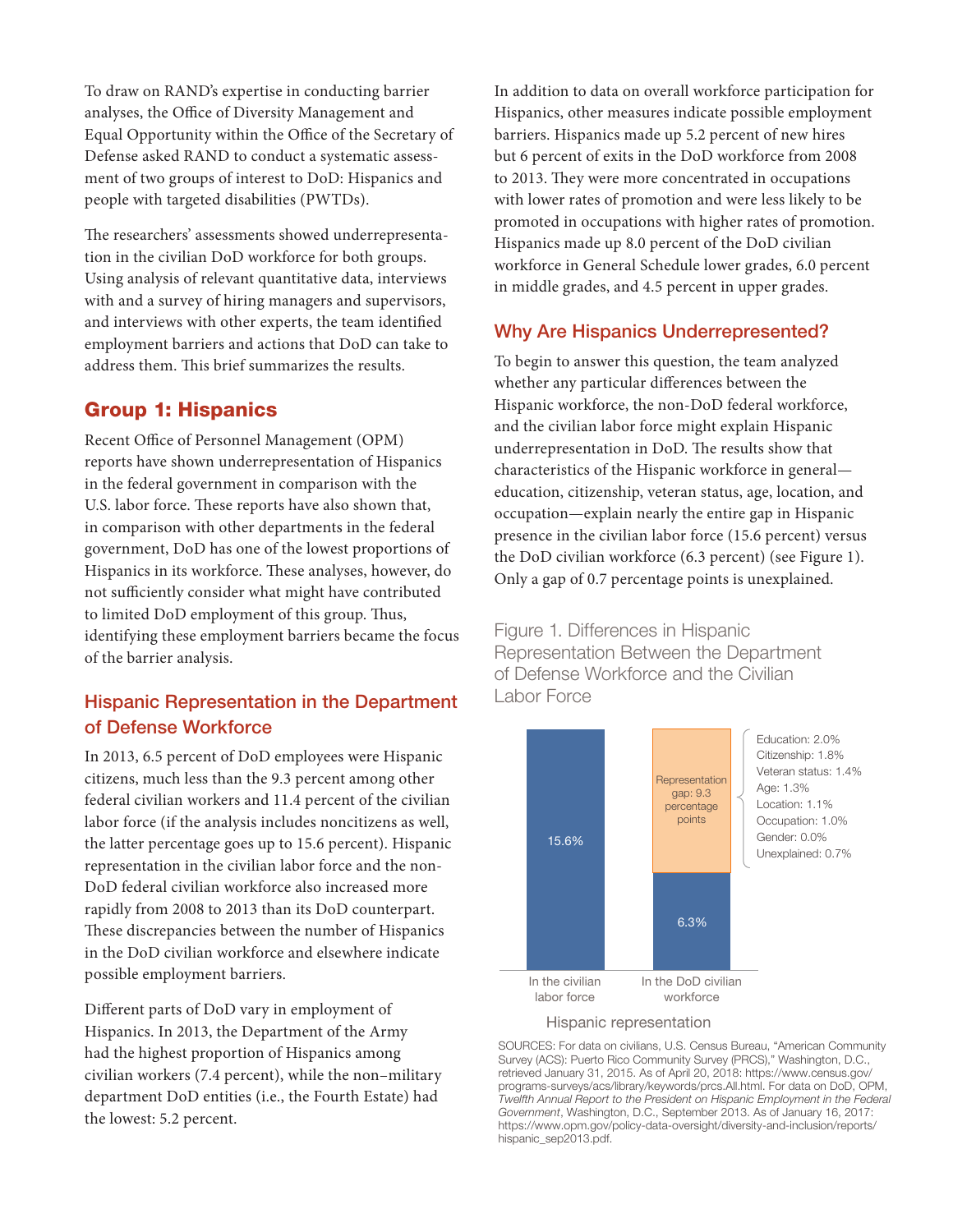### What Is Barrier Analysis?

Barrier analysis is a systematic assessment approach that can be used to identify potential obstacles to obtaining resources, participating in a program, or working in an organization. One use of barrier analysis is to help employers understand diversity-related challenges in their workforces. Employment barriers can occur at any stage of the career life cycle—recruitment, hiring, promotion, and retention practices—and barrier analysis helps examine each key point.



- **Phase 1:** Develop a detailed flow chart of the workforce management process at key points in the career life cycle, providing a foundation for analysis and change. Collect information from such sources as administrative databases, policy documentation, and interviews with key personnel.
- **Phase 2:** Construct population benchmarks or, if those are not available, a well-considered and explicated representation goal. Use these to determine whether certain groups are over- or underrepresented in the workforce. Gather benchmarks on a relevant comparison group (for DoD, a relevant comparison group would be the national civilian labor force or the non-DoD federal government workforce).
- **Phase 3:** Compare the employee distribution with benchmarks or goals to determine whether a discrepancy exists and, if so, where in the career life cycle (for example, determine whether there are adverse impacts in the hiring or promotion processes).
- **Phase 4:** Identify potential barriers, specifically those that affect advancement of the group or groups of interest. Use such sources as administrative data, workforce surveys, and interviews to gather information about barriers.
- **Phase 5:** Address and remove barriers, removing or mitigating the barriers identified in phase 4. When developing and implementing solutions, identify the goals or objectives that the solutions are intended to address and ensure that the solutions are well-defined and time-bound. Once they are implemented, track and evaluate changes over time to determine the extent to which solutions meet the intended goals; implementing a solution without a plan to evaluate its effectiveness is not enough.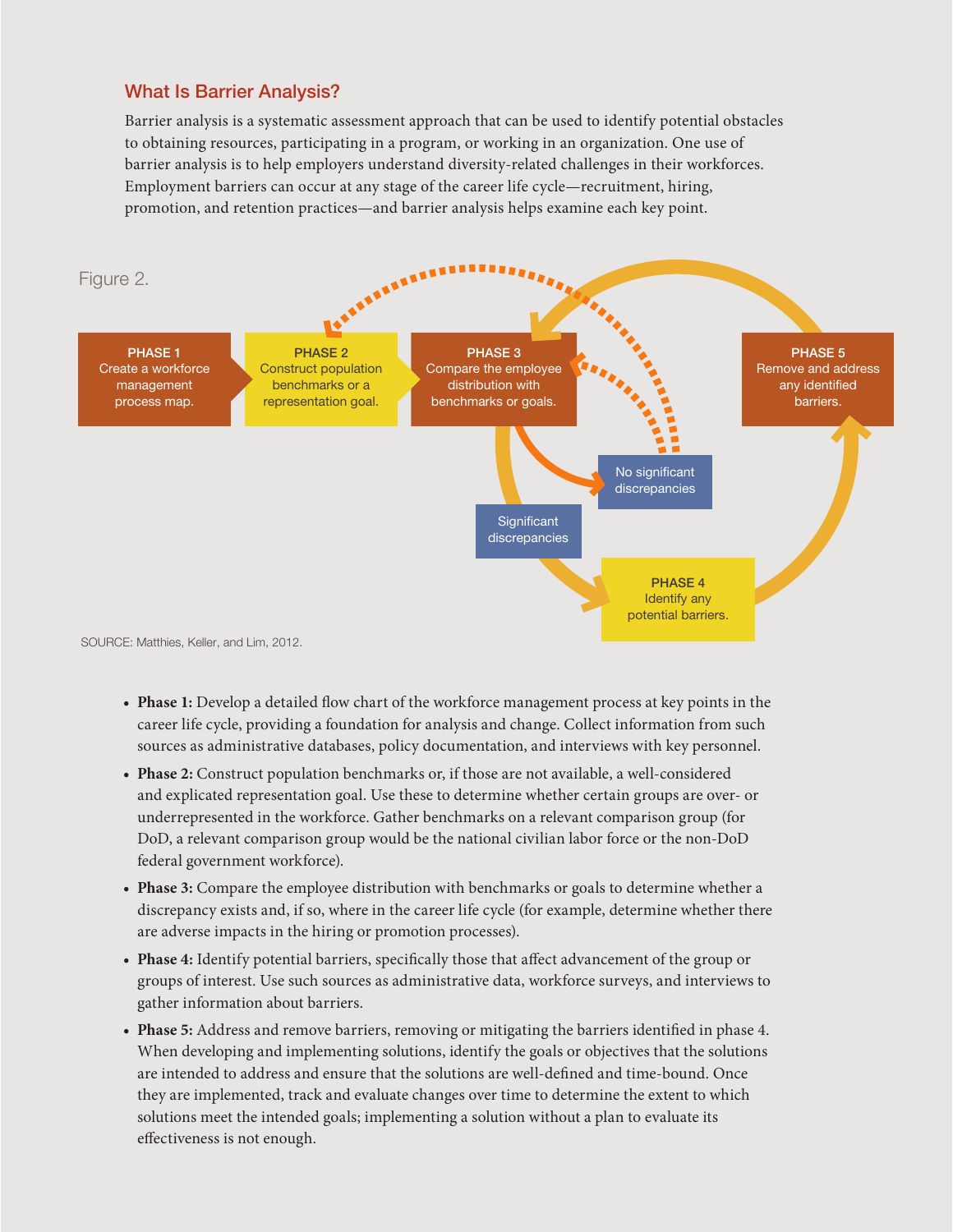Also, analysis of job-applicant data suggests that Hispanics are underrepresented throughout the hiring process and that their participation decreases as the process progresses. Analyses of DoD job characteristics might explain why fewer Hispanics apply and are subsequently hired for jobs. Among DoD jobs offered in 2014, job location has perhaps the greatest effect. Jobs in states that, like New Mexico, have higher proportions of Hispanics in the general population, are more likely to receive Hispanic applicants than jobs elsewhere. There is also some evidence that Hispanic DoD applicants might be more interested in work requiring less education or experience—perhaps because Hispanics in the civilian labor force, on average, are younger and less educated than non-Hispanics. Similarly, jobs at higher pay grades were less likely to receive Hispanic applicants.

During interviews with the research team, DoD representatives pointed to other potential barriers to Hispanic employment. The most–frequently mentioned include geographic location of positions (also observed in our analyses of job characteristics, described above), perceptions of language or citizenship barriers, a lack of awareness and motivation from leaders and managers to address Hispanic underrepresentation, and few hiring strategies specifically targeting Hispanics. In addition, DoD representatives observed that potential applicants perceive the USAJOBS process by which people apply for federal positions to be cumbersome and time-consuming, which might deter applicants from applying and make it difficult for DoD to compete with the private sector for these workers.

Representatives from Hispanic-serving institutions (HSIs), which are not-for-profit institutions where Hispanic enrollment is a minimum of 25 percent of the total enrollment, echoed the complexity of the application process as a potential barrier. They also noted that DoD engagement with their students was limited. Other potential barriers they cited included students' lack of awareness of DoD civilian opportunities and students' reluctance to relocate to new areas. To overcome this reluctance, HSI representatives suggested, DoD should connect with students' families when possible and work to build networks for new employees once relocated.

#### **Recommendations**

The researchers' findings suggest several potential options that DoD might pursue in assessing and improving Hispanic representation in the DoD civilian workforce. These recommendations address each phase of the employment cycle, from outreach to retention:

- **Expand DoD outreach to the Hispanic population, especially to younger workers in U.S. Hispanic population centers.** The Hispanic-representation gap in DoD might not improve without proactive efforts to increase Hispanic awareness of opportunities to work for DoD. Expanded outreach efforts should focus most heavily on younger potential workers, among whom underrepresentation is the highest, and in states where DoD has a substantial presence and the Hispanic population percentage is high.
- **Increase DoD presence with Hispanic student populations at colleges and universities, particularly HSIs.** This will help increase awareness of DoD civilian opportunities and application processes, allow face-to-face interactions with potential applicants, and offer opportunities to interact with students' families to share information about DoD careers.
- **Stay engaged with promising candidates during the application process, and, when possible, leverage appropriate hiring authorities.** To combat potential barriers in the application and hiring processes, DoD should encourage recruiters, hiring managers, and other relevant personnel to follow up with promising candidates and encourage them to stay engaged with DoD.
- **Support the development of Hispanic-friendly communities in the workplace through employee resource groups and mentoring.** By fostering an inclusive environment that is welcoming to Hispanics, DoD can help Hispanic workers flourish in their jobs and stay in DoD careers—improving promotion opportunities for Hispanic employees and retention rates for the department.
- **Improve the accessibility, accuracy, and utility of job-applicant data.** DoD should review the process of collecting data from USAJOBS so as to improve the accuracy of applicant information. Current limitations in how DoD collects and uses applicant data could lead to erroneous conclusions and analytic errors over time.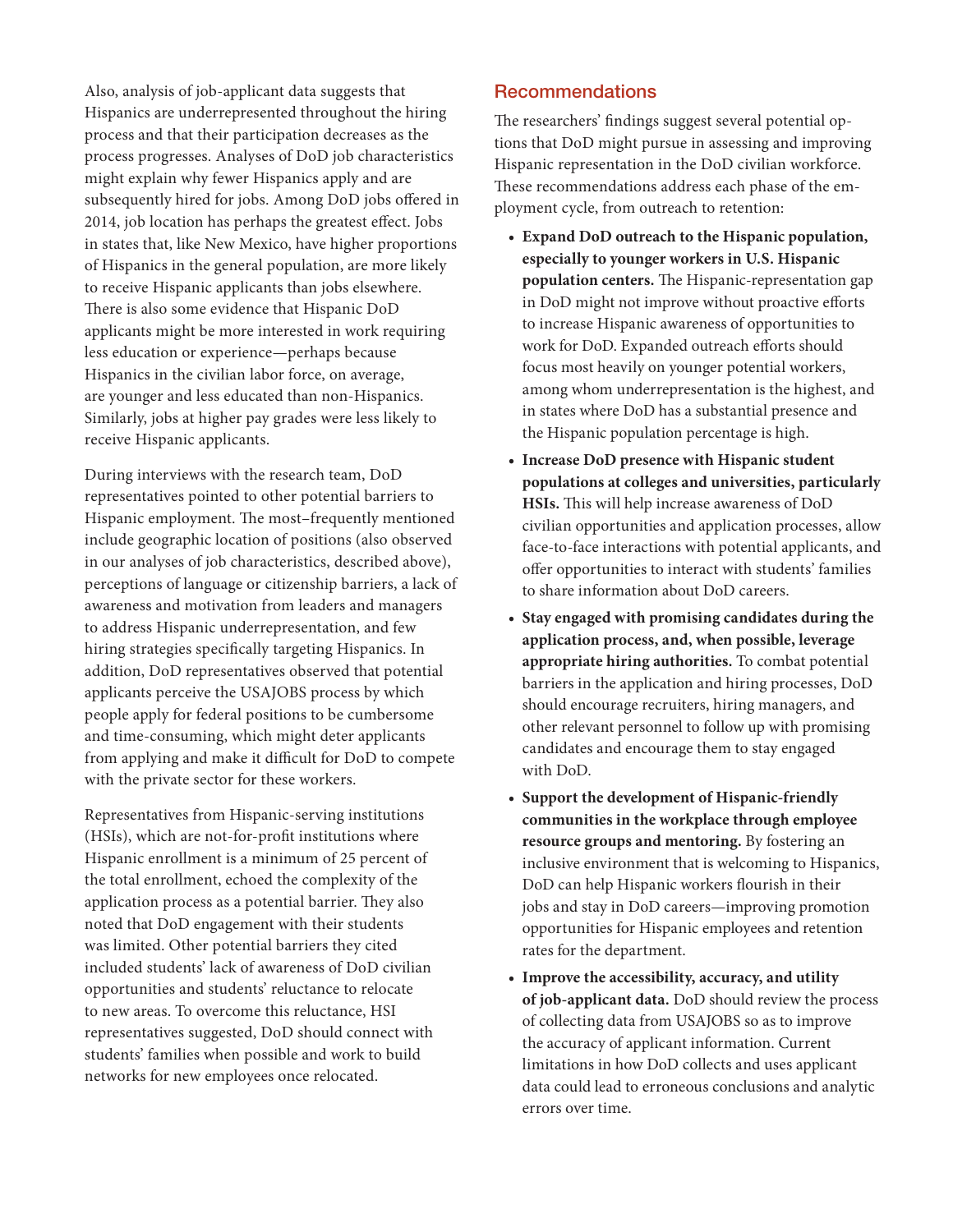# Group 2: People with Targeted **Disabilities**

DoD is also interested in better understanding representation of PWTDs in its civilian workforce and how to improve it. Different national data sets use different definitions of disability, and that appears to influence representation levels in those data sets. Those discrepancies hinder comparison of federal workforce representation levels with those seen in the U.S. national data sets. Given that, the U.S. Equal Employment Opportunity Commission has established a 2-percent representation goal for PWTDs in the federal civilian workforce. Participation rates lower than this goal indicate possible barriers to employment within DoD.

# Representation of People with Targeted Disabilities in the DoD Workforce

The researchers' analyses demonstrated that DoD did not meet the federal representation goal during the years for which they had data, 2008–2013. In addition, DoD had lower representation of PWTDs than the non-DoD federal workforce, and workforce characteristics do not explain this difference as they did with Hispanics. The proportion of PWTDs in the DoD civilian workforce is 0.42 percentage points lower than that in the non-DoD federal workforce. To be on par with the non-DoD federal workforce, DoD would need to increase the level of employment of this group by more than 50 percent, or more than 2,500 workers.

However, for people with any disabilities—not limiting the data to those with targeted disabilities—levels of representation in DoD met or exceeded those seen in the non-DoD federal workforce. This appears to be due to relatively high levels of employment in DoD of veterans with disabilities. If these veterans have targeted disabilities that have not been reported, the reported data would underestimate the number of PWTDs in DoD's civilian workforce.

Trends associated with PWTDs in the DoD civilian workforce also suggest the presence of barriers. PWTDs enter at a lower rate than they separate, and they separate at higher rates than those without targeted disabilities. PWTDs are more likely to be hired into lower grades, on average, than those without targeted disabilities. Altogether, compared with people without targeted disabilities, PWTDs are underrepresented among

higher-promoting occupations, are promoted at lower rates in those occupations, and are underrepresented in higher grades.

# Why Are People with Targeted Disabilities Underrepresented?

Interviews with DoD representatives highlighted challenges to the employment of PWTDs. When asked what contributed to low PWTD-representation rates, more than half of interviewees named unconscious prejudice (implicit bias) against PWTDs, making it the most frequently mentioned potential barrier. A data limitation that some interviewees noted was that employees with targeted disabilities, particularly those who are veterans, are reticent to disclose their disability status.

Other barriers mentioned included limited opportunities in certain occupations, issues with providing reasonable accommodations to PWTDs, and a lack of awareness among hiring managers about relevant hiring authorities available to agencies to promote employment of individuals with disabilities. With respect to career development, interviewees noted that PWTDs have limited opportunities in mission-critical occupations and outside entry-level positions, as well as limited training or other career-development opportunities, because of the lack of reasonable accommodations. They noted that reasonable accommodations and a welcoming and inclusive work environment could boost retention of employees with targeted disabilities.

Interviews with representatives from universities that are designed for people with disabilities or that include large numbers of students with disabilities identified other potential contributors to relatively low representation levels: Students with disabilities lack confidence about obtaining employment, students are not aware of DoD civilian job opportunities, organizational cultures are not welcoming to PWTDs, and there are challenges associated with documentation for Schedule A eligibility (a hiring authority that federal agencies can use to promote employment of people with disabilities).

The researchers' survey of DoD civilian hiring managers and supervisors provided additional perspective. Overall, the responses suggest that harmful behaviors toward PWTDs in DoD are rare and that perceptions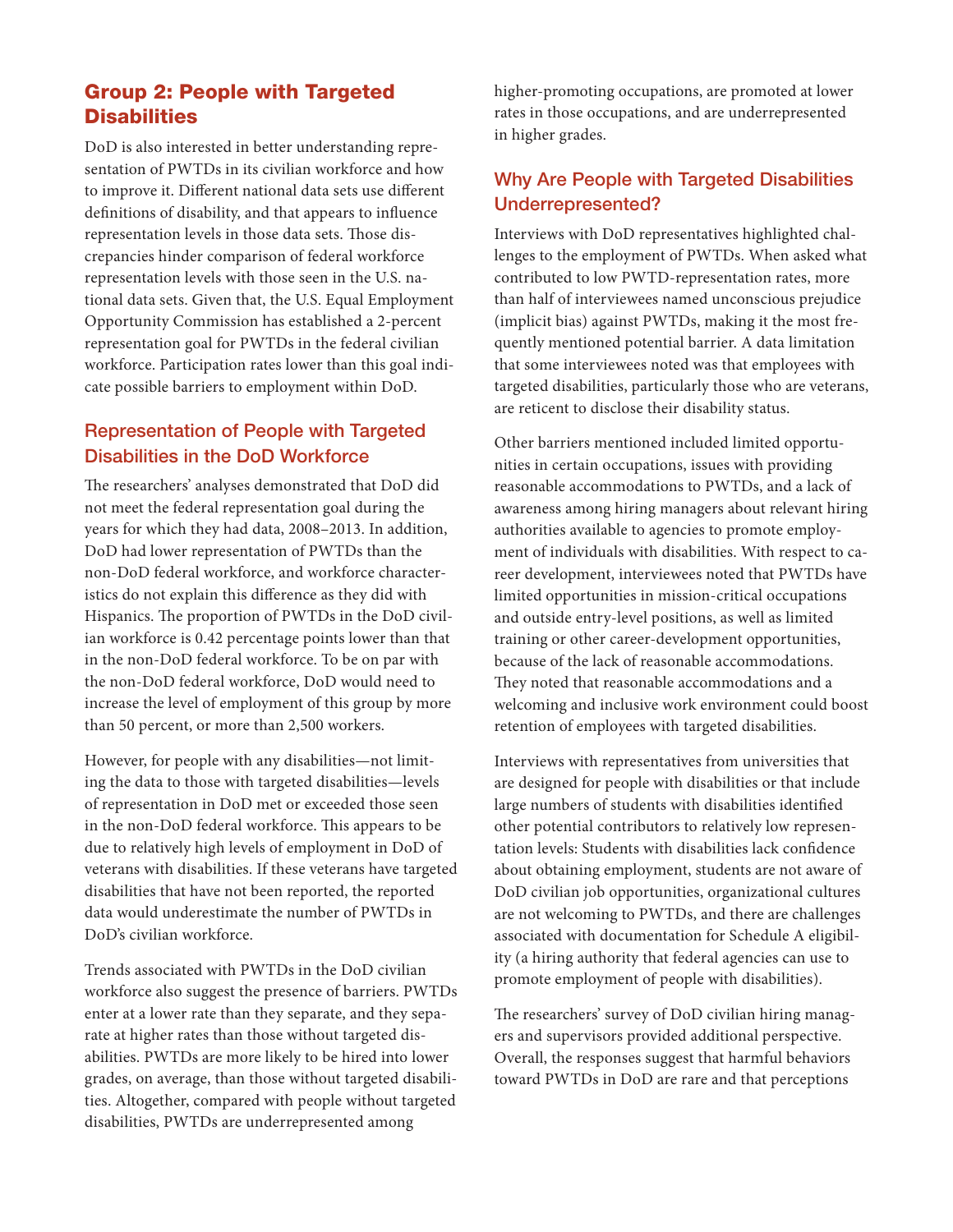# What Survey Topics Can Inform Barrier Analysis?

A survey can be used to examine attitudes and perceptions toward a group of interest in the workforce, obtain recent information about employee knowledge of relevant employment policies and practices, and assess perceptions and experiences relevant to employment aspects addressed in an organization's operational plan. Drawing from the PWTD survey and previous research, we list several broad topic areas, and example questions, that organizations might use in a survey (see the table below).

| <b>Characteristic</b>                                         | <b>Sample Item</b>                                                                                                                                                                                                                                    | <b>Response Options</b>                                          |
|---------------------------------------------------------------|-------------------------------------------------------------------------------------------------------------------------------------------------------------------------------------------------------------------------------------------------------|------------------------------------------------------------------|
| AGENCY AND OFFICE CHARACTERISTICS                             |                                                                                                                                                                                                                                                       |                                                                  |
| Goal communication                                            | How well does your agency communicate its goals for the<br>employment of people with targeted disabilities?                                                                                                                                           | $1 =$ very poorly to $5 =$ very<br>well                          |
| Accountability                                                | My agency holds supervisors accountable for enhancing<br>employment opportunities for people with targeted disabilities.                                                                                                                              | $1 =$ completely disagree to<br>$5 =$ completely agree           |
| Outreach and recruitment                                      | My agency actively recruits people with targeted disabilities.                                                                                                                                                                                        | $1 =$ completely disagree to<br>$5 =$ completely agree           |
| Ability to provide<br>accommodations                          | My agency is able to provide reasonable accommodations for<br>people with targeted disabilities.                                                                                                                                                      | $1 =$ completely disagree to<br>$5 =$ completely agree           |
| Knowledge and use of<br>relevant authorities and<br>resources | How familiar are your agency's employees with Schedule A<br>provisions through which people with disabilities can be exempted<br>from the competitive appointment process?                                                                            | 1 = not at all familiar to $5 =$<br>extremely familiar           |
| Relevant training                                             | In the past year, how much of the formal training that you have<br>received was on improving employment opportunities for people<br>with targeted disabilities or on similar disability-related topics?                                               | $0 =$ none to $4 =$ two or more<br>days                          |
| POSSIBLE EMPLOYEE STEREOTYPES, PREJUDICE, AND DISCRIMINATION  |                                                                                                                                                                                                                                                       |                                                                  |
| Stereotypes                                                   | As perceived by employees in your agency, how successful have<br>employees with targeted disabilities been in your agency?                                                                                                                            | $1 = not at all to 5 = extremely$                                |
| Prejudice                                                     | How positive do employees in your agency feel toward employees<br>with targeted disabilities?                                                                                                                                                         | $1 = not at all to 5 = a great$<br>deal                          |
| <b>Discrimination</b>                                         | Do employees in your agency ever harass employees with targeted<br>disabilities?                                                                                                                                                                      | 1 = never to $5$ = quite a lot                                   |
| Interactions and contact                                      | How good are your interactions with your current coworkers with<br>targeted disabilities?                                                                                                                                                             | $1 =$ very poor to $5 =$ excellent                               |
| <b>EMPLOYMENT BARRIERS AND RESPONSES TO THESE BARRIERS</b>    |                                                                                                                                                                                                                                                       |                                                                  |
| <b>Employment barriers</b>                                    | Does limited supervisor knowledge about what accommodations<br>to make pose a barrier to employment for people with targeted<br>disabilities in your agency?                                                                                          | $1 = not a barrier to 5 =$<br>extreme barrier                    |
| Response to barriers                                          | How effective do you think that training on DoD resources<br>available to help with the process of identifying and implementing<br>accommodations would be in reducing barriers to employment of<br>people with targeted disabilities in your agency? | $1 = \text{not at all effective to } 5 =$<br>extremely effective |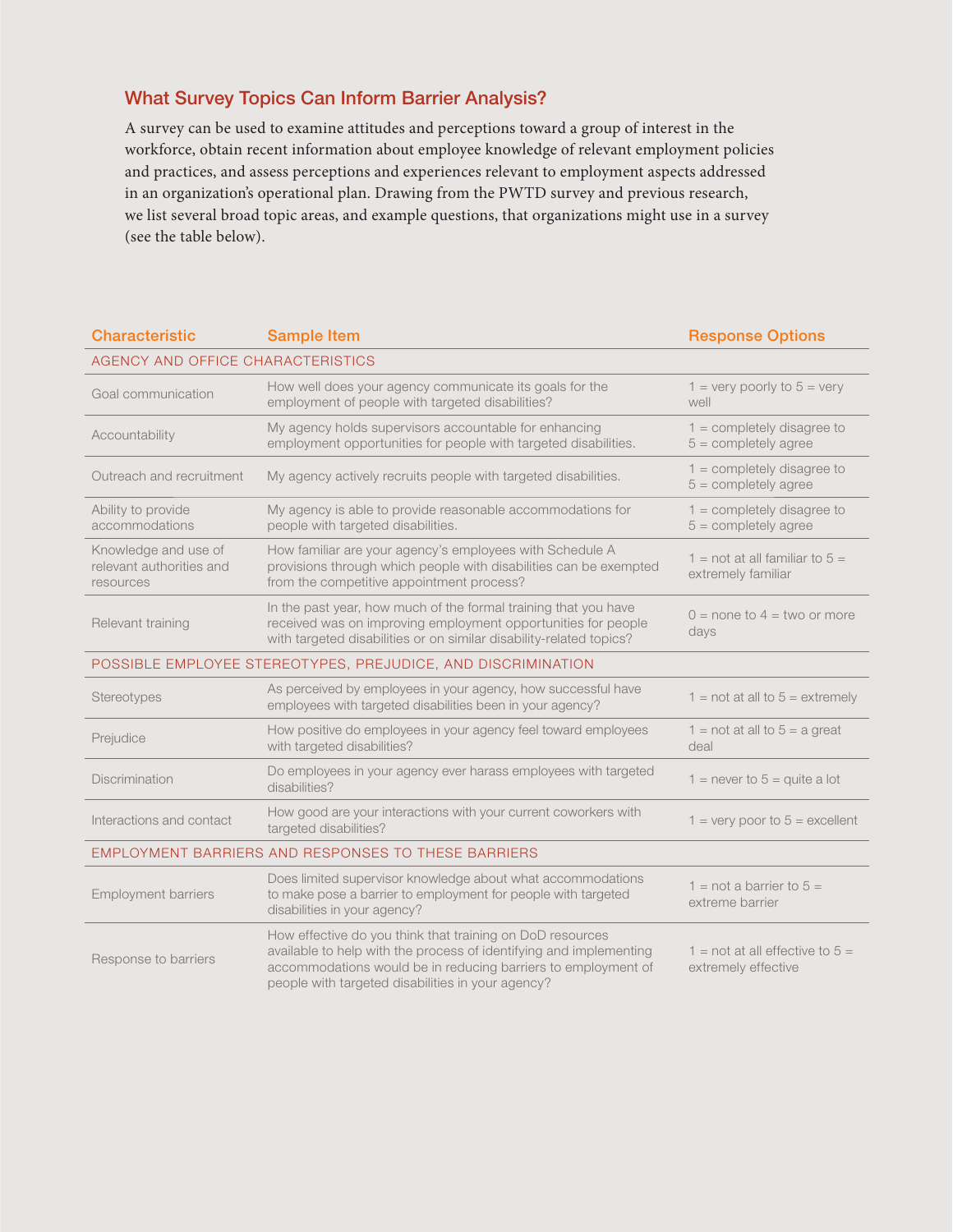Figure 3. Department of Defense Hiring Managers' and Supervisors' Perceptions of Incivility Toward People with Targeted Disabilities



NOTE: The figure shows a total of 2,039 respondents who answered all four incivility questions.

of PWTDs in DoD are broadly positive. For example, respondents perceived that incivility toward PWTDs is uncommon in DoD, as the responses to four survey items in Figure 3 illustrate. However, few appear to be familiar with goals and policies for employment of PWTDs. Only 17 percent correctly indicated that the employment goal for PWTDs was 2 percent, a statistic that supports interview comments regarding limited awareness among hiring managers.

Communication of goals for employing PWTDs, holding employees accountable for creating a positive work environment for PWTDs, and higher frequency of high-quality interactions with PWTDs were associated with more-positive perceptions of PWTDs. Although respondents did not show a strong consensus on the impact of specific barriers, they reported perceiving limited information available about how to enhance employment rates of PWTDs and lack of requisite skills among applicants with targeted disabilities to be stronger barriers than, for example, negative attitudes toward or stereotypes of PWTDs.

# Recommendations

The assessment suggests several potential ways to assess and improve representation of PWTDs in the DoD civilian workforce:

- **Use targeted outreach to increase awareness of DoD civilian opportunities for PWTDs**, such as campus outreach at universities that is designed for students with disabilities or connections with programs for students with disabilities at universities with large populations of such students.
- **More effectively leverage vetted talent pools of potential job candidates with targeted disabilities.** The OPM Shared List of People with Disabilities and the Workforce Recruitment Program are two such resources for vetted Schedule A–eligible job candidates.
- **Better educate employers and applicants about the process for hiring PWTDs.** A lack of knowledge about hiring practices was a recurring theme in interviews and survey responses. Increasing leadership and employee awareness of DoD disability policies, programs, and resources should improve that.